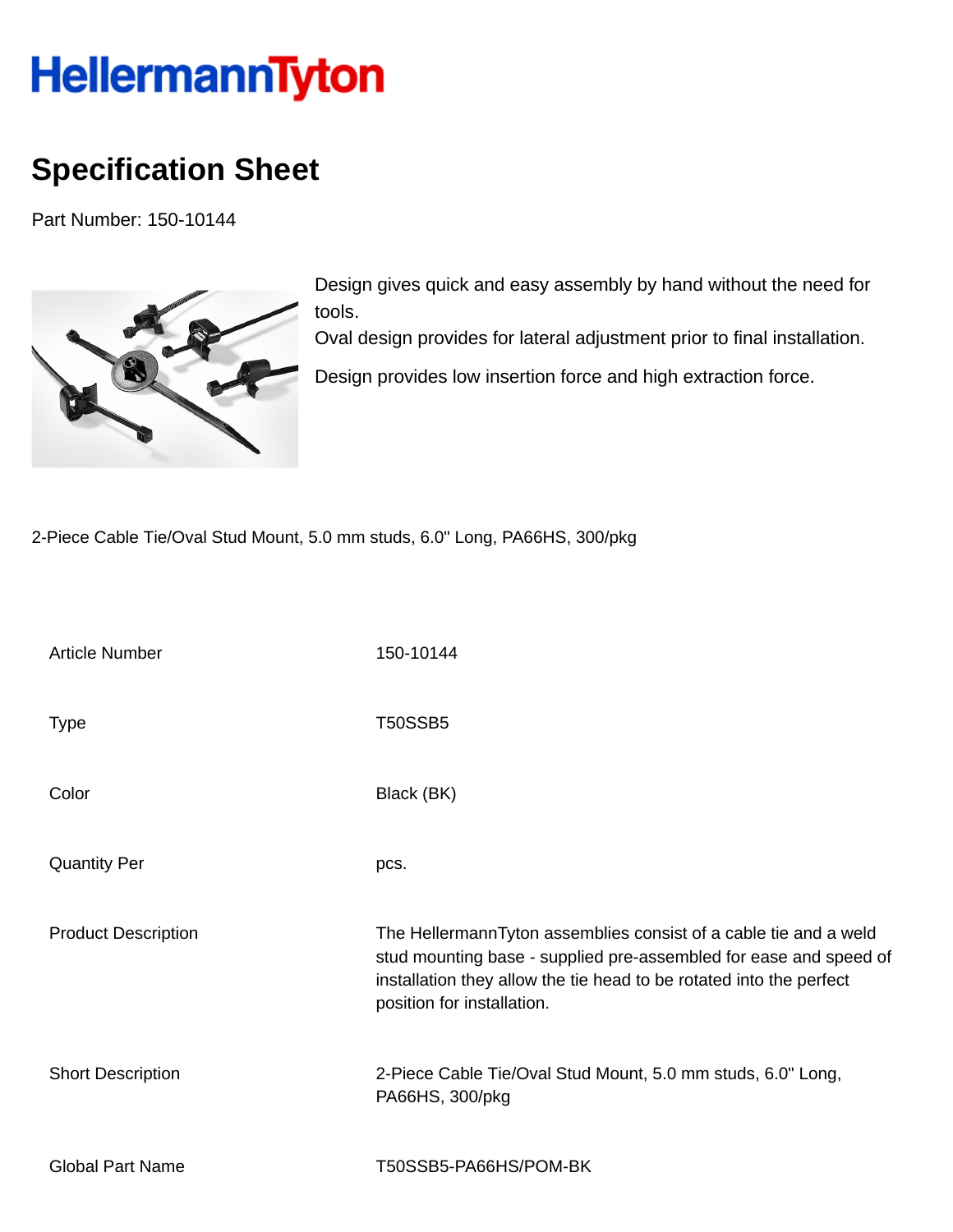| Minimum Tensile Strength (Imperial)   | 50.0                    |
|---------------------------------------|-------------------------|
| Minimum Tensile Strength (Metric)     | 225                     |
| Length L (Imperial)                   | 6.0                     |
| Length L (Metric)                     | 150.0                   |
| <b>Fixation Method</b>                | <b>Weld Stud Fixing</b> |
| <b>Identification Plate Position</b>  | none                    |
| Releasable Closure                    | No                      |
| <b>Tie Closure</b>                    | plastic pawl            |
| Variant                               | <b>Inside Serrated</b>  |
| Width W (Imperial)                    | 0.18                    |
| Width W (Metric)                      | 4.6                     |
| <b>Bundle Diameter Min (Imperial)</b> | 0.08                    |
| <b>Bundle Diameter Min (Metric)</b>   | 1.5                     |
| <b>Bundle Diameter Max (Imperial)</b> | 1.3                     |
| <b>Bundle Diameter Max (Metric)</b>   | 35.0                    |
| Thickness T (Metric)                  | 1.2                     |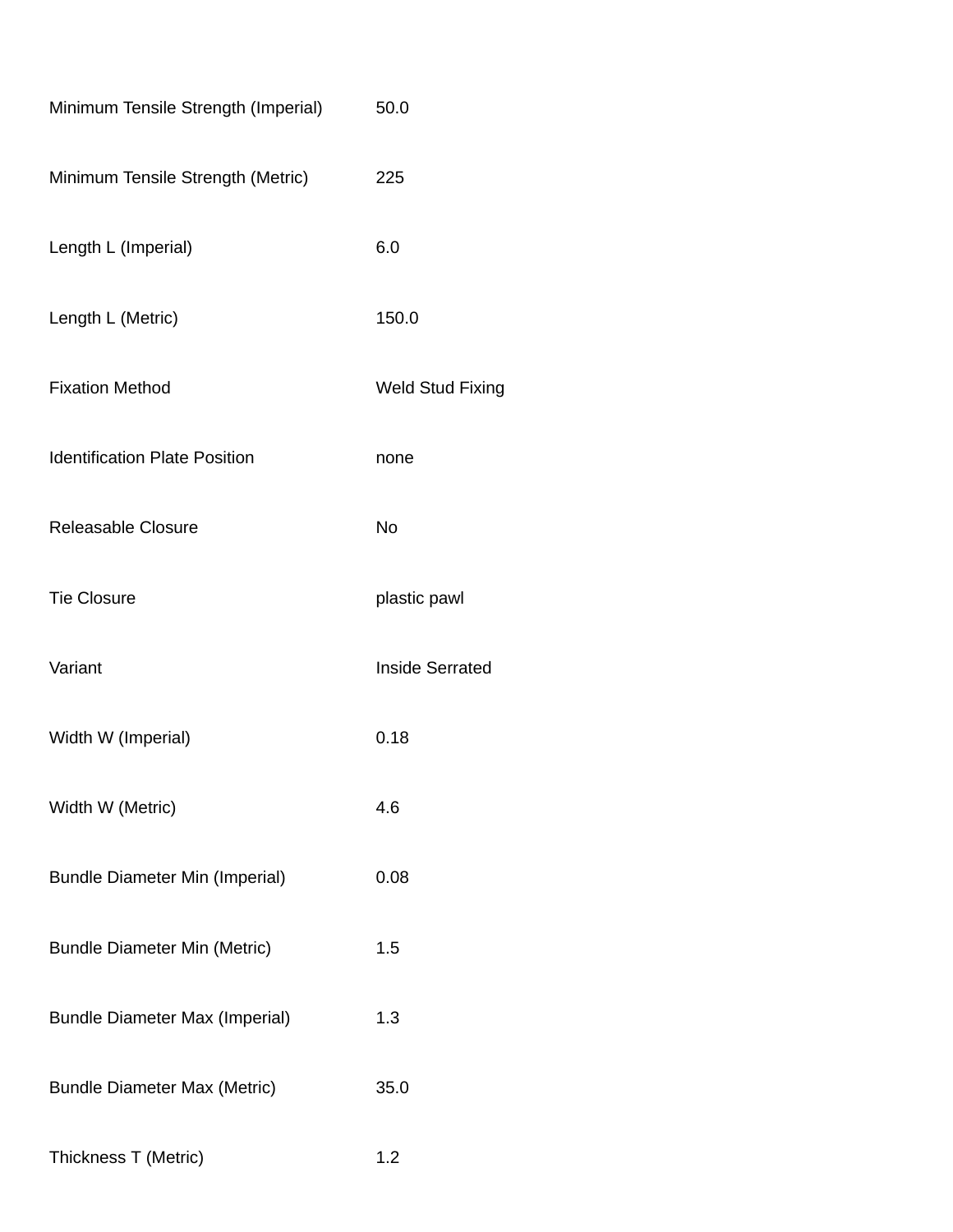| Height H (Imperial)             | 0.05  |
|---------------------------------|-------|
| Height H (Metric)               | 1.2   |
| Stud Length Min (Imperial)      | 0.56  |
| Stud Length Min (Metric)        | 14.2  |
| Stud Diameter (Metric)          | M5    |
| <b>Stud Diamater (Imperial)</b> | 0.197 |

| Material                     | Polyacetal (POM) Polyamide 6.6 heat stabilized (PA66HS) |
|------------------------------|---------------------------------------------------------|
| <b>Material Shortcut</b>     | POM PA66HS                                              |
| <b>Material Cable Tie</b>    | Polyamide 6.6 heat stabilized (PA66HS)                  |
| Flammability                 | <b>UL 94 HB</b>                                         |
| <b>Operating Temperature</b> | -40°F to +185°F (-40°C to +85°C)                        |
| Reach Compliant (Article 33) | Yes                                                     |
| <b>ROHS Compliant</b>        | Yes                                                     |
|                              |                                                         |

Package Quantity (Imperial) 300